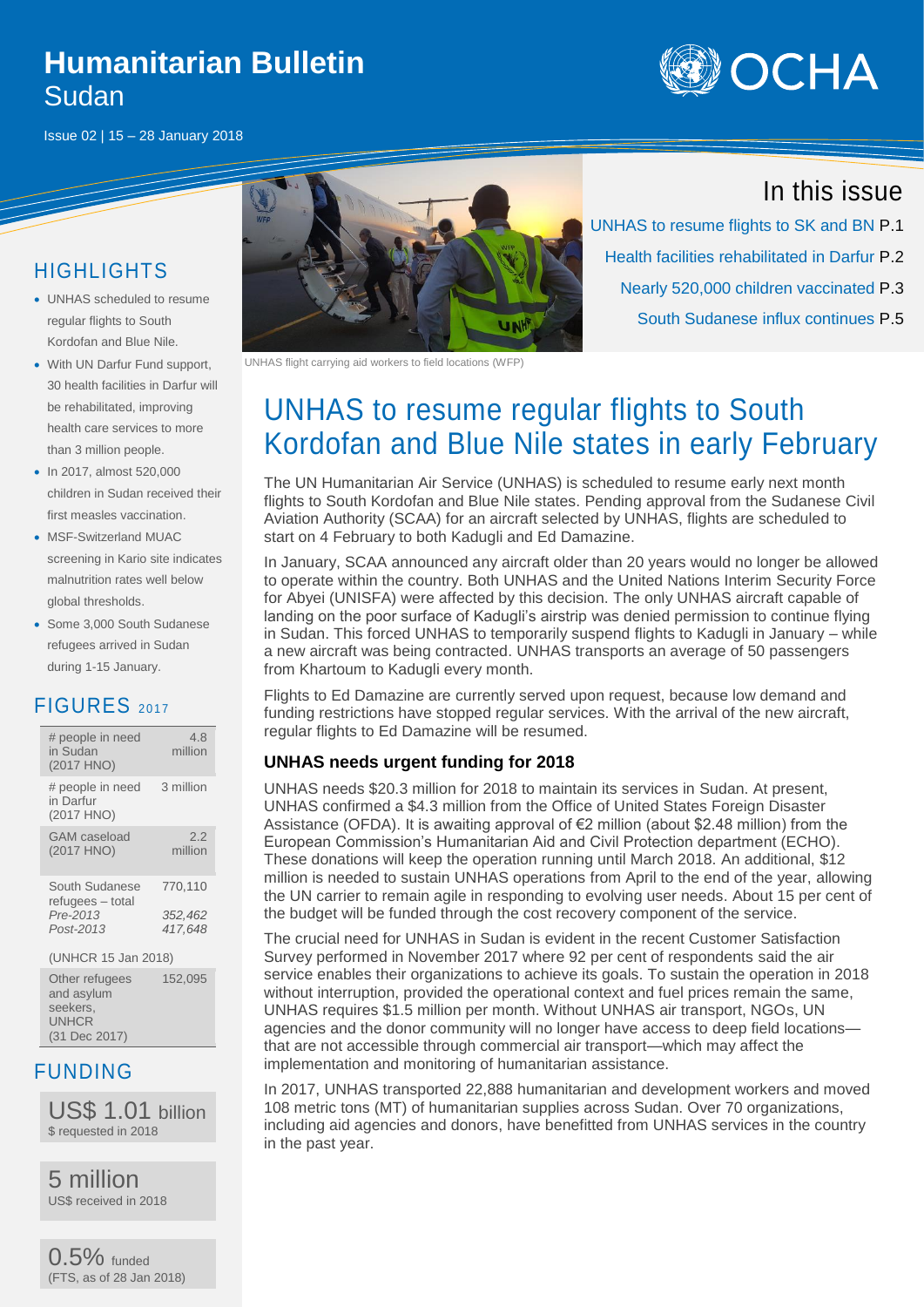## WHO rehabilitates 10 health facilities in Darfur with support from Qatar

*With UN Darfur Fund support, 30 health facilities in Darfur will be rehabilitated improving health care services to more than 3 million people*

In collaboration with Sudan's Federal Ministry of Health and State Ministries of Health (SMoH) in Darfur, the World Health Organization (WHO) and UN Habitat have so far rehabilitated 10 out of 30 targeted health facilities in the region, according to [WHO.](http://www.emro.who.int/sdn/sudan-infocus/who-supports-darfur-health-facilities-rehabilitation-3-million-people-to-receive-better-access-to-care.html) This is part of a project that started in late 2016 and is funded by the Qatar Development Fund through the UN Darfur Fund (UNDF) Foundational and Short-Term Activities (FaST).



Rehabilitation of El Fasher teaching hospital (WHO, 2018)

Overall, the project involves four agencies: WHO, UN Habitat, UN Children's Fund (UNICEF), and the UN Population Fund (UNFPA). WHO, as a lead agency, is set to rehabilitate 30 health facilities across Darfur, of which 10 have already been rehabilitated, by June 2018. These 30 facilities will improve the quality and access to health care for more than 3 million people (about a third of the entire population of Darfur), including a significant number of returnees and other vulnerable people. This project contributes to the Humanitarian-Development nexus activities in Sudan where both humanitarian and development needs are addressed in a coordinated, holistic and effective way to ensure the sustainability of operations and basic services for a longer term.

In addition to rehabilitating 30 health facilities, the project will improve the range and quality of services provided in hospitals, clinics and health centers. This will mean more doctors and other personnel who are better trained, as well as new medical equipment where it is most needed.

At the same time, more medical personnel are receiving comprehensive training under the project: 172 medical students are attending the Academy of Health Sciences (AHSs) in Nyala, El Fasher and El Geneina. They will continue their education for the coming three years, and ultimately join health personnel in Darfur. In addition, the rehabilitated health facilities received new equipment for Operation Theaters and Intensive Care Units, including beds, oxygen concentrators, ventilators and monitors, as well as surgical instruments and office furniture.

Once all 30 health facilities are rehabilitated, they will be handed over to respective SMoHs and thousands of Darfuris will have better access to quality health care in the long run. This end goal was already achieved for 10 facilities rehabilitated, including most recently the Shushta health facility in West Darfur, and the Um Labassa rural hospital in South Darfur.

## MSF-CH carries out measles vaccination campaign in Kario camp and host areas

As part of nation-wide efforts to combat and prevent measles, a measles vaccination campaign was conducted in late December 2017, targeting South Sudanese refugee children in Kario camp and surrounding villages in East Darfur. The campaign was implemented and supervised by MSF Switzerland (MSF-CH) in close partnership and collaboration with Ministry of Health and vaccines provided by UNICEF.

According to MSF-CH, the campaign initially targeted all children between the age of nine months to 15 years—about 13,600 children (8,000 in the camp and 5,600 in the host

*The nearly 520,000 children in Sudan receive their first dose of measles vaccine*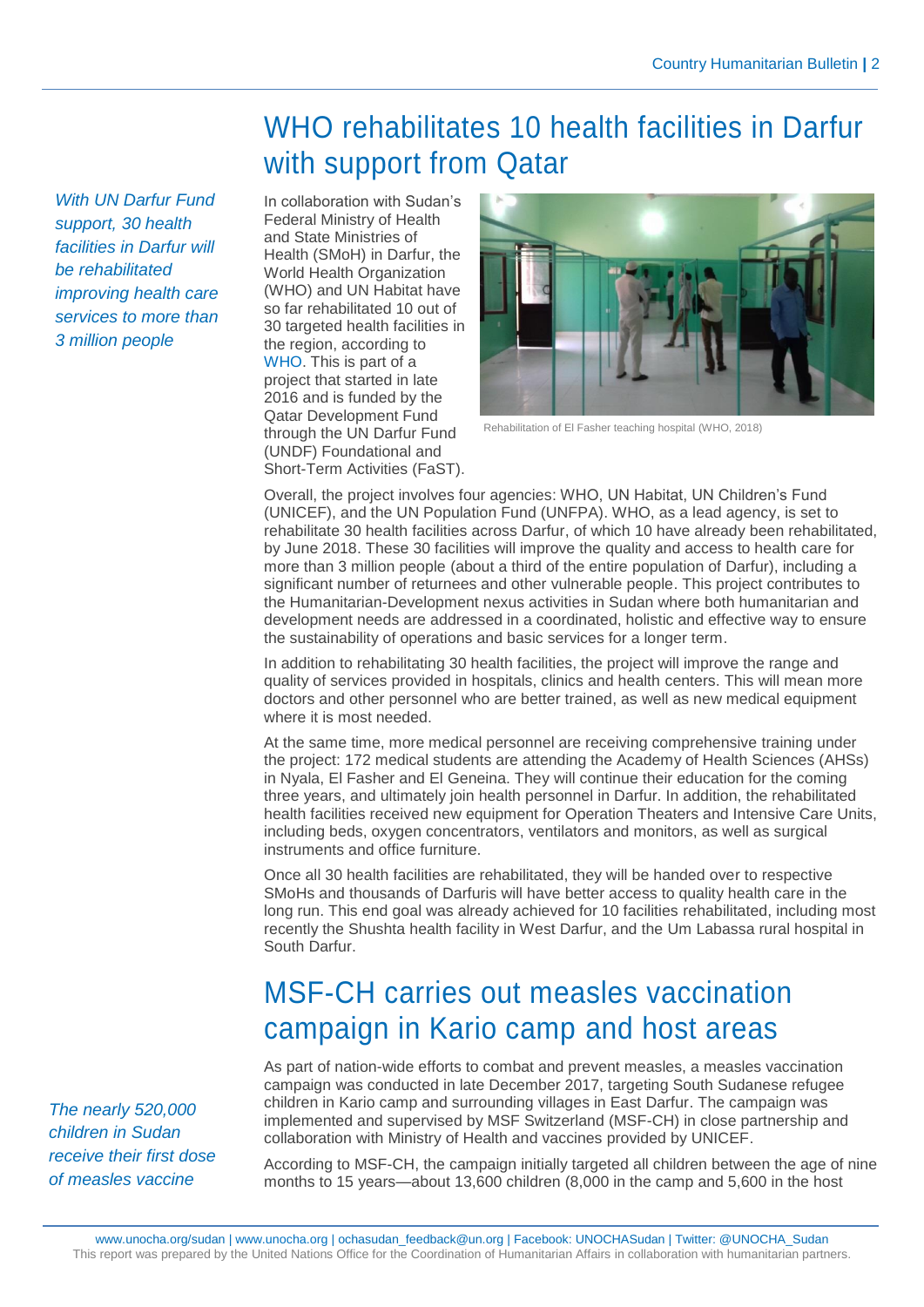community)—according to estimates given by the government's Expanded Programme on Immunization (EPI) department. The campaign surpassed the initial target, and about 19,350 children (7,450 from Kario camp and 11,900 from the host communities) were vaccinated during the campaign - 146 per cent coverage against the target. It is believed that extensive awareness raising before the actual campaign and positive response from both refugee and host communities resulted in higher than expected numbers of children brought for the vaccination drive.



A child receiving a measles vaccine (WHO, archive photo)

Overall in 2017, at least 518,840 children were vaccinated for measles for the first time across the country, reports [UNICEF,](https://reliefweb.int/report/sudan/unicef-sudan-humanitarian-situation-report-december-2017) exceeding the initial target of 483,000 children. UNICEF and its partners vaccinated more children as a result of the South Sudanese refugee influx. At least 12,514 additional refugee children were vaccinated over the past year.

#### **Nutrition screening in Kario indicates low malnutrition levels**

At the same time, a Mid-Upper Arm Circumference (MUAC) screening for nutritional status was done for all children below five years of age in Kario camp and host community. A total of 7,945 children were screened, with the indicate global acute malnutrition (GAM) rate estimated at 5.6 per cent and sever acute malnutrition (SAM) rate at 0.62 per cent. Both indicators are well below respective thresholds for global and severe acute malnutrition. An MSF report indicated that the area appears well covered with nutrition programmes, and almost all the children with malnutrition are enrolled in nutrition programmes. MSF recommended close monitoring of the situation towards the start of the lean season in a few months' time.

The lean season usually starts around May/June in Sudan and lasts up to October, with some variations between regions and states depending on climatic and other factors, according to FEWS NET.

| <b>Site</b>  | $9 - 11$<br>months | 12-59<br>months | $5 - 15$<br>years | Total<br>vaccinated |
|--------------|--------------------|-----------------|-------------------|---------------------|
| Kario        | 349                | 2,551           | 4,539             | 7,439               |
| Umgrenat     | 83                 | 766             | 1,190             | 2,039               |
| Tasabeh      | 459                | 713             | 733               | 1905                |
| Abudhan      | 70                 | 659             | 1,097             | 1,826               |
| Kekbara      | 925                | 948             | 960               | 2,833               |
| Theiba       | 115                | 572             | 792               | 1,479               |
| Algadem      | 314                | 602             | 912               | 1,828               |
| <b>Total</b> | 2,315              | 6,811           | 10,223            | 19,349              |

#### **Measles vaccination in Kario site and surrounding areas, East Darfur** *Source MSF-Switzerland*

www.unocha.org/sudan [| www.unocha.org](http://www.unocha.org/) | ochasudan\_feedback@un.org | Facebook: UNOCHASudan | Twitter: @UNOCHA\_Sudan This report was prepared by the United Nations Office for the Coordination of Humanitarian Affairs in collaboration with humanitarian partners.

*MUAC screening in Kario indicates malnutrition rates well below global thresholds*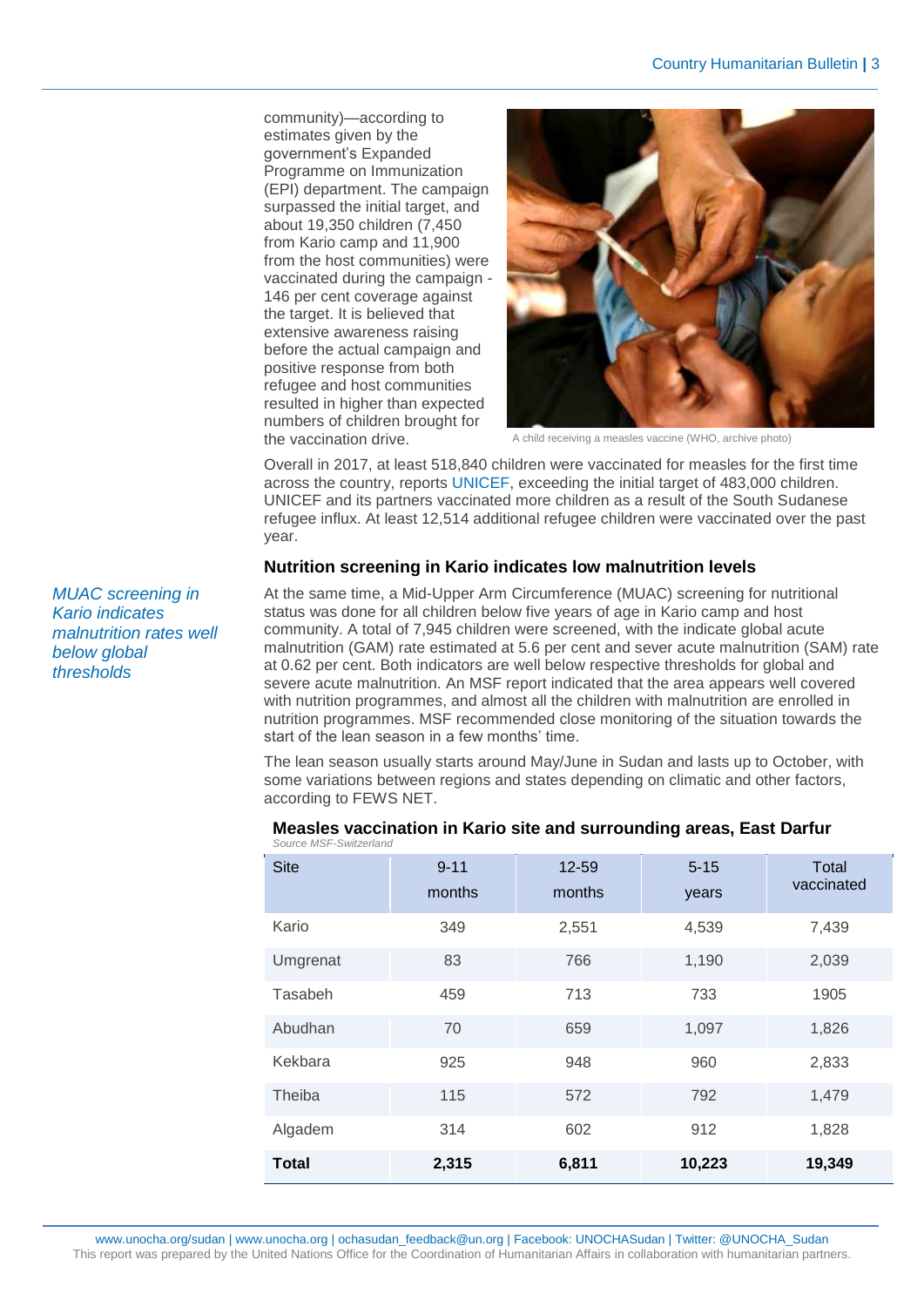*Over 420,000 South Sudanese refugees have arrived in Sudan since December 2013*

## South Sudanese refugee influx continues with 3,000 arriving in the first half of January 2018

The influx of South Sudanese refugees continues with an estimated 3,000 refugees newly arrived in Sudan in the first half of January 2018—34 per cent less than the 4,600 reported during the same period last year, according to the latest UN Refugee Agency (UNHCR) [report.](https://reliefweb.int/sites/reliefweb.int/files/resources/UNHCR%20Sudan%20-%20SSRefEmergency-PopnOPUpdate15Jan2018.pdf) The majority of refugees arrived in South Darfur (1,118) and East Darfur (958), followed by West Kordofan (536), White Nile (409) and South Kordofan (43).

Based on new arrival trends over the past four years, a spike in new arrivals typically occurs from January and February through to the end of the dry season with a drop in the influx rate observed during the rainy season when transit routes become impassable, followed by smaller influxes from October through December. An estimated 200,000 new refugees are anticipated to arrive in Sudan in 2018

As of 15 January, the total South Sudanese refugee population in Sudan stood at 770,110, according to UNHCR. This includes 352,462 South Sudanese in the country pre-December 2013—who remained in Sudan after the secession of South Sudan—and 417,648 refugees who arrived post-December 2013, of whom 195,599 arrived in 2017. Other sources estimate a total of 1.3 million South Sudanese refugees in Sudan, but this data requires verification.